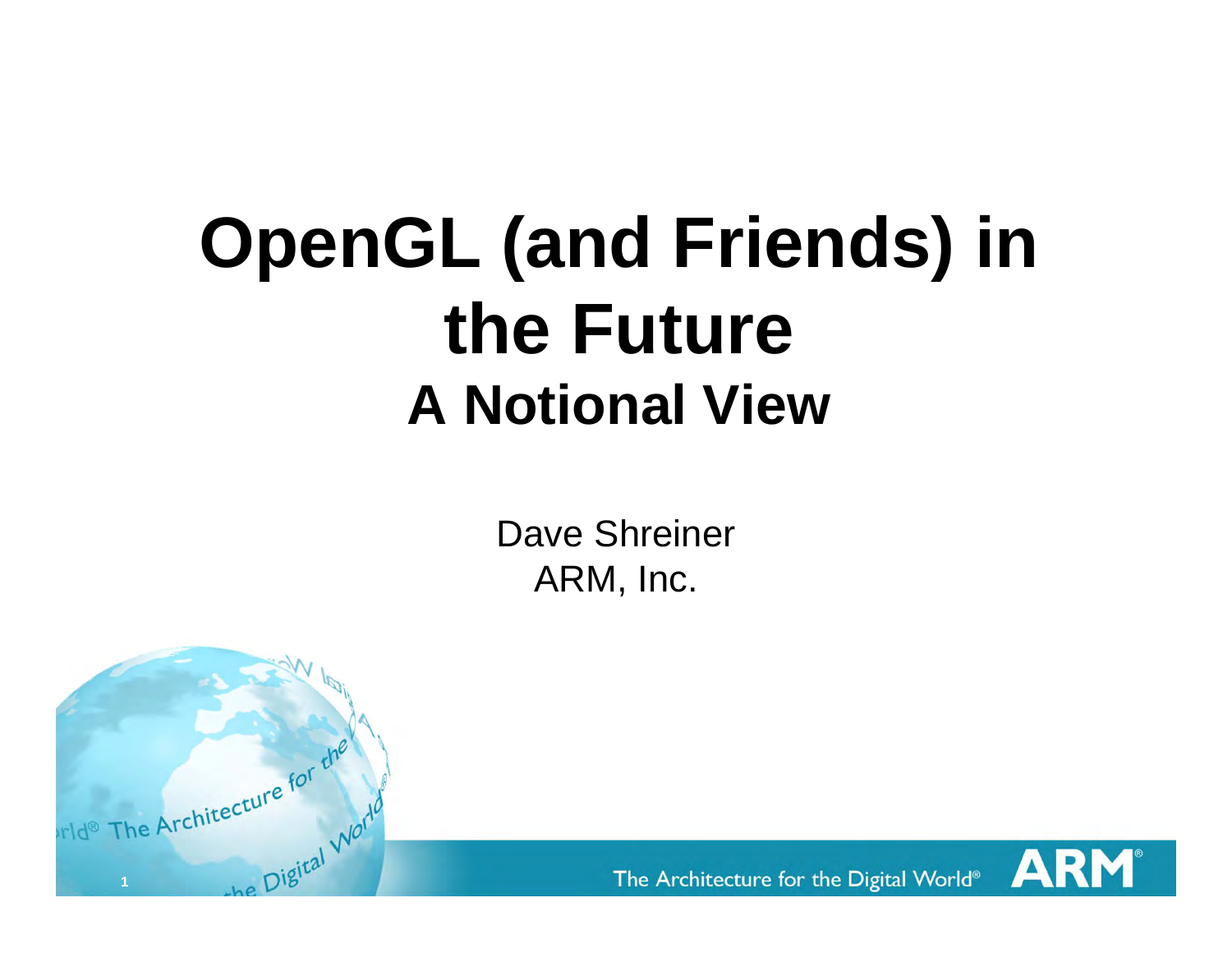# **First: A Retrospective**

The Evolution of the OpenGL Pipeline

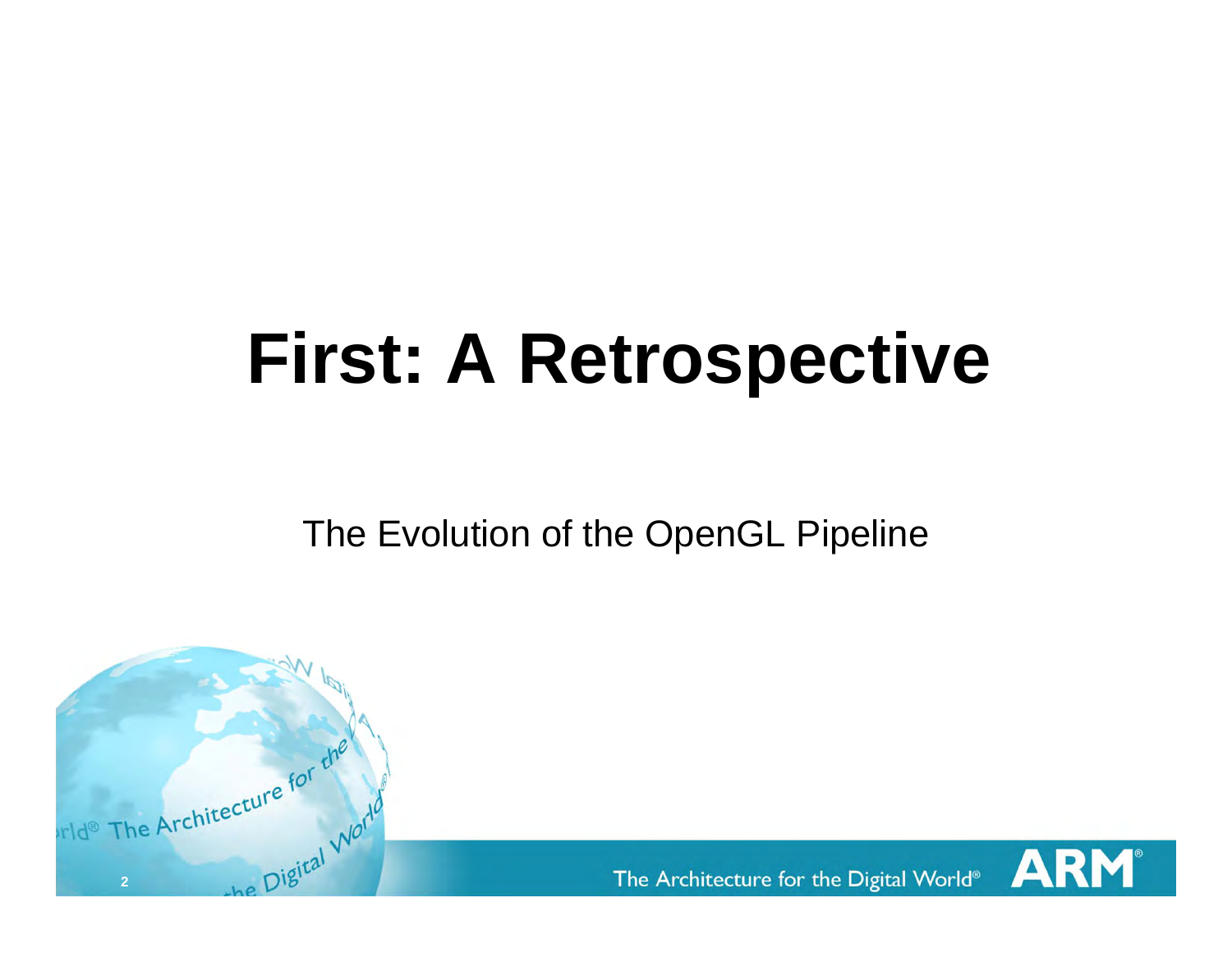## **In the Beginning …**

- OpenGL 1.0 was released on July 1<sup>st</sup>, 1994
- Its pipeline was entirely *fixed-function*
	- p. the only operations available were fixed by the implementation



**The pipeline evolved, but remained fixed-function through** OpenGL versions 1.1 through 2.0 (released Sept. 7<sup>th</sup>, 2004)

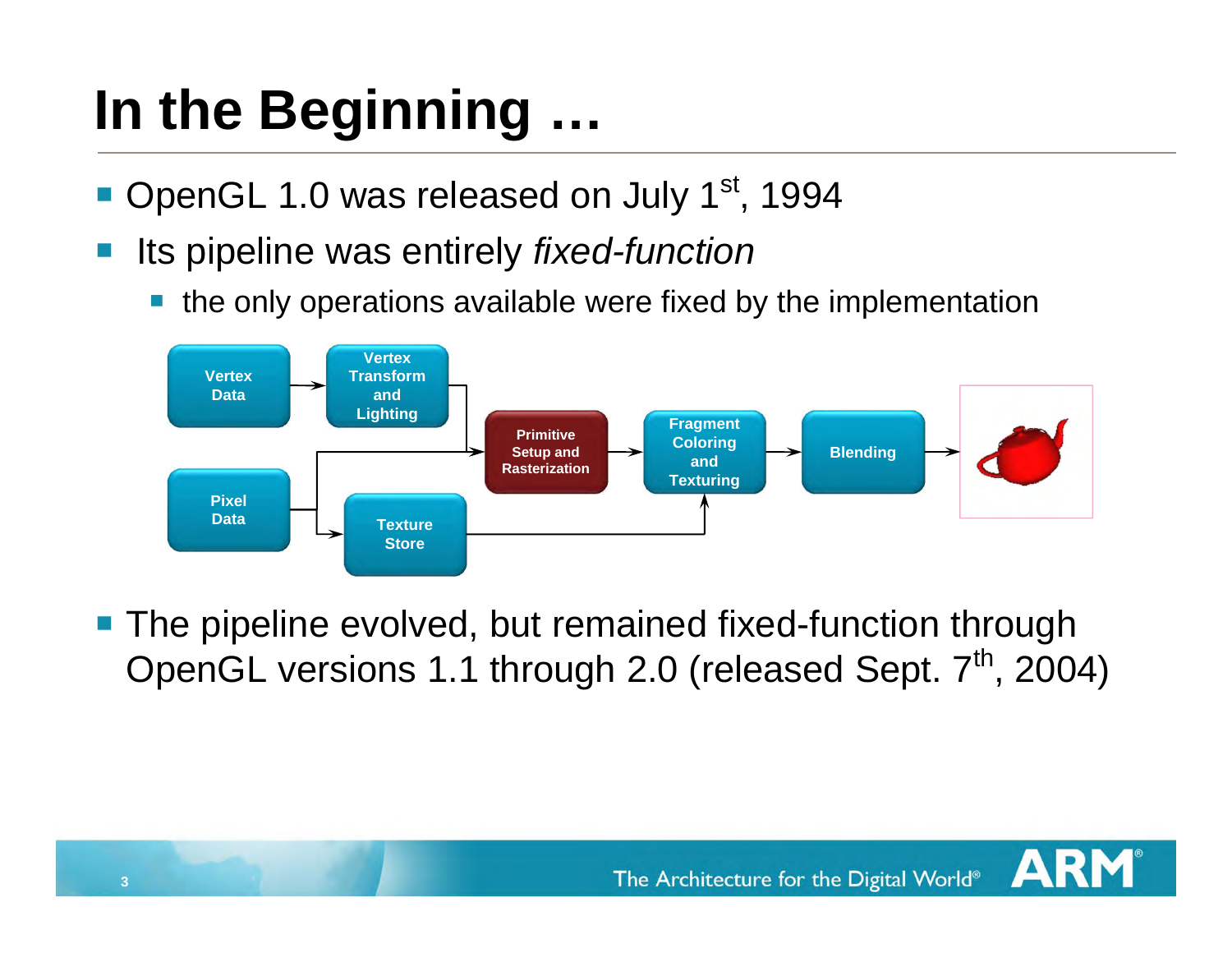### **Fixed-Function Application Interface**

```
glColor3f( … );
glBegin( GL_TRIANGLES );
  glVertex3f( … );
  glVertex3f( … );
  glVertex3f( … );
glEnd();
```

```
GLfloat data[ ] = { ... };glColor3f( … );
glVertexPointer( 3, GL_FLOAT,
   0, data );
glDrawArrays( GL_TRIANGLES, 0, 3 );
```
**Exerything the API was capable of is accessed through** function calls

### **Lots of fine-grained memory writes**

- when this API was developed, most computer systems directly mapped device registers and poked values into them
- **API made sense for systems of that time**

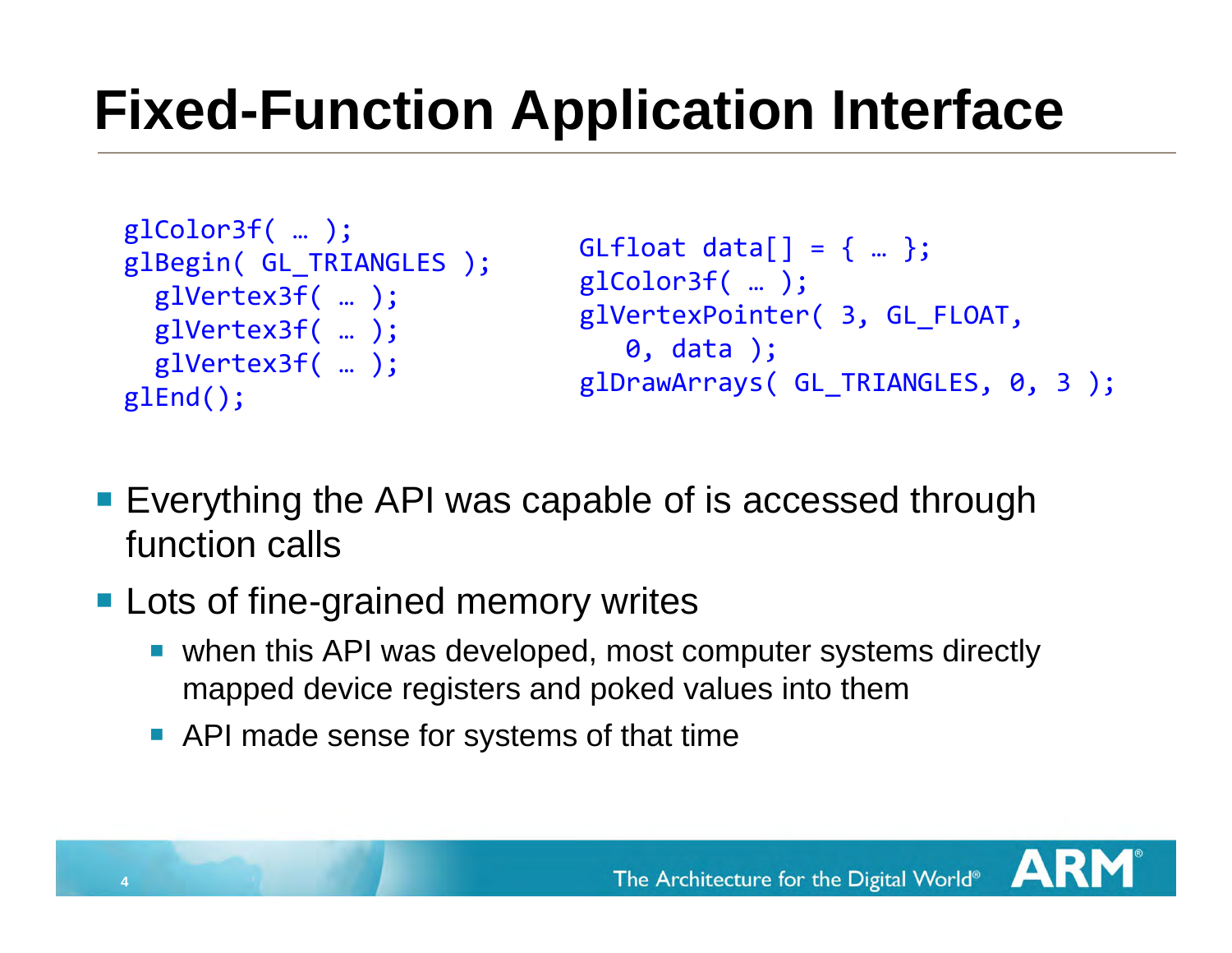## **The Start of the Programmable Pipeline**

■ OpenGL 2.0 (officially) added programmable shaders

- p. *vertex shading* augmented the fixed-function transform and lighting stage
- p. *fragment shading* augmented the fragment coloring stage
- However, the fixed-function pipeline was still available



 The pipeline remained the same until OpenGL 3.1 (released March 24<sup>th</sup>, 2009)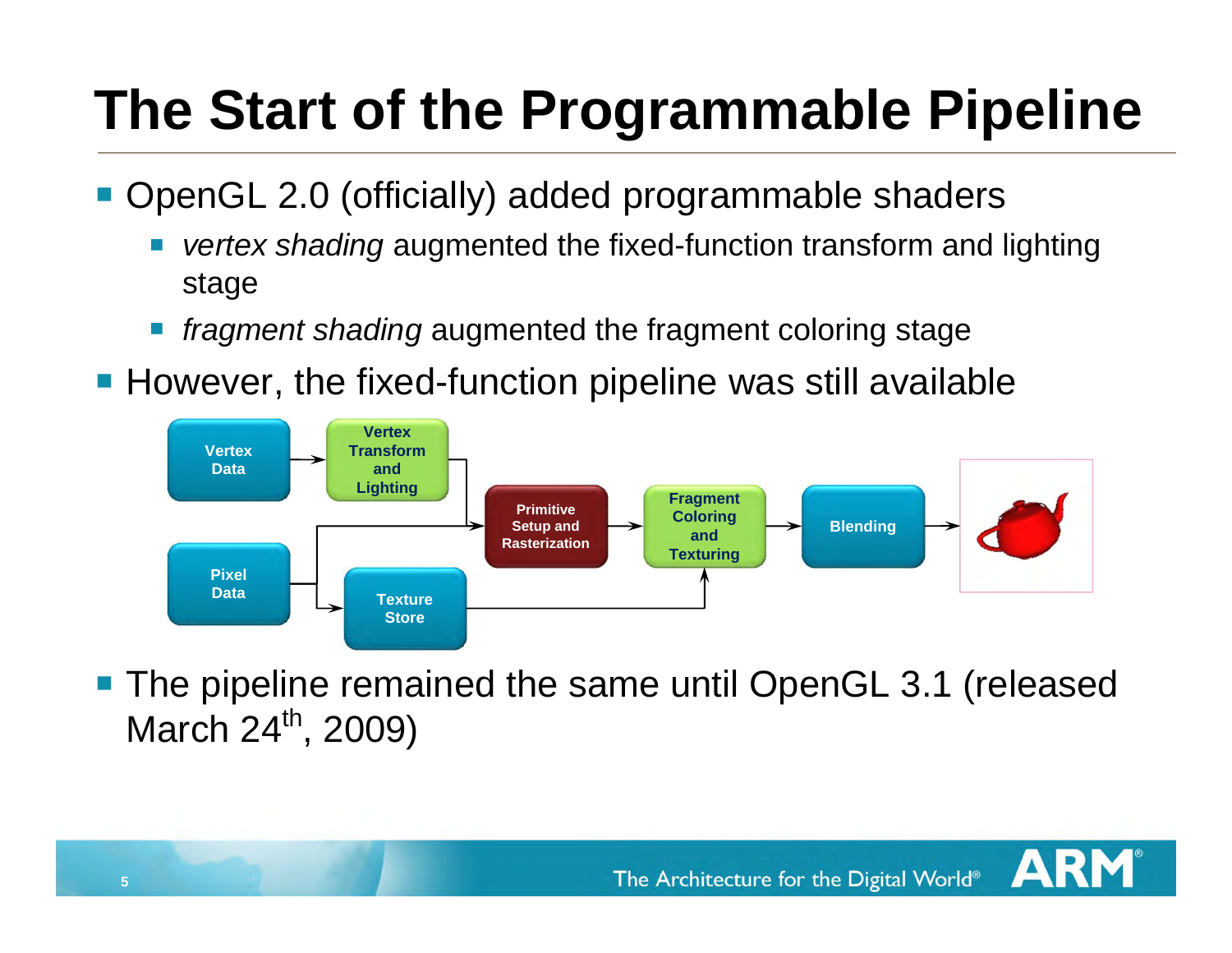### **An Evolutionary Change**

OpenGL 3.0 introduced the *deprecation model*

- the method used to remove features from OpenGL
- **Introduced a change in how OpenGL contexts are used** 
	- an OpenGL *context* is the driver data structure that stores OpenGL state information (e.g., textures, shaders, etc.)
	- p. two types of contexts became available

| <b>Context Type</b>       | <b>Description</b>                                                                                                                |
|---------------------------|-----------------------------------------------------------------------------------------------------------------------------------|
| Full                      | Includes all features (including those marked deprecated)<br>available in the current version of OpenGL                           |
| <b>Forward Compatible</b> | Includes all non-deprecated features ( <i>i.e.</i> , creates a<br>context that would be similar to the next version of<br>OpenGL) |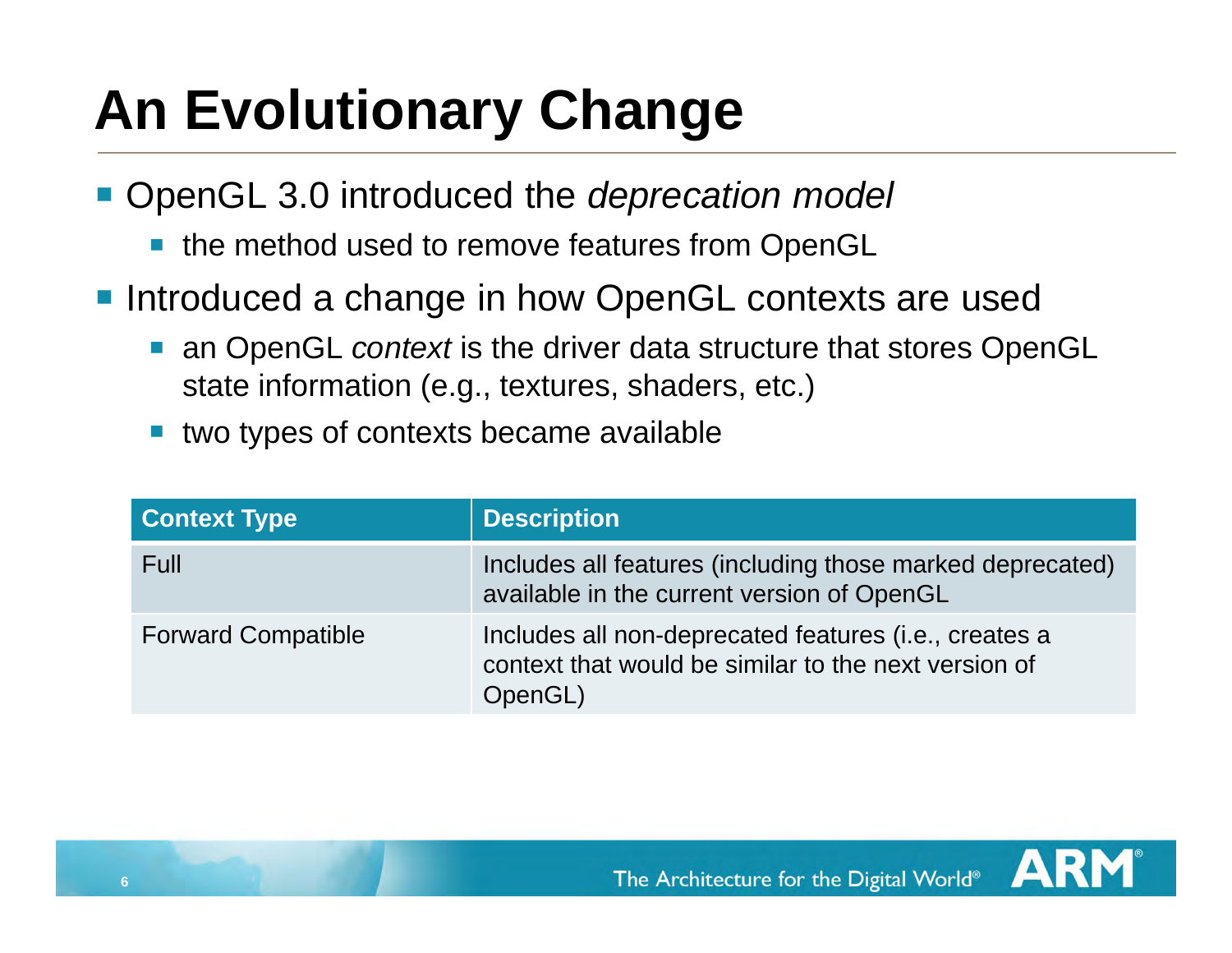## **The Exclusively Programmable Pipeline**

- $\blacksquare$  OpenGL 3.1 removed<sup>\*\*</sup> the fixed-function pipeline
	- p. programs were required to use only shaders



- Additionally, almost all data is *GPU-resident* 
	- **all vertex data sent using buffer objects**

OpenGL 3.1 included an extension – GL ARB compatibility – which re-enabled all removed functionality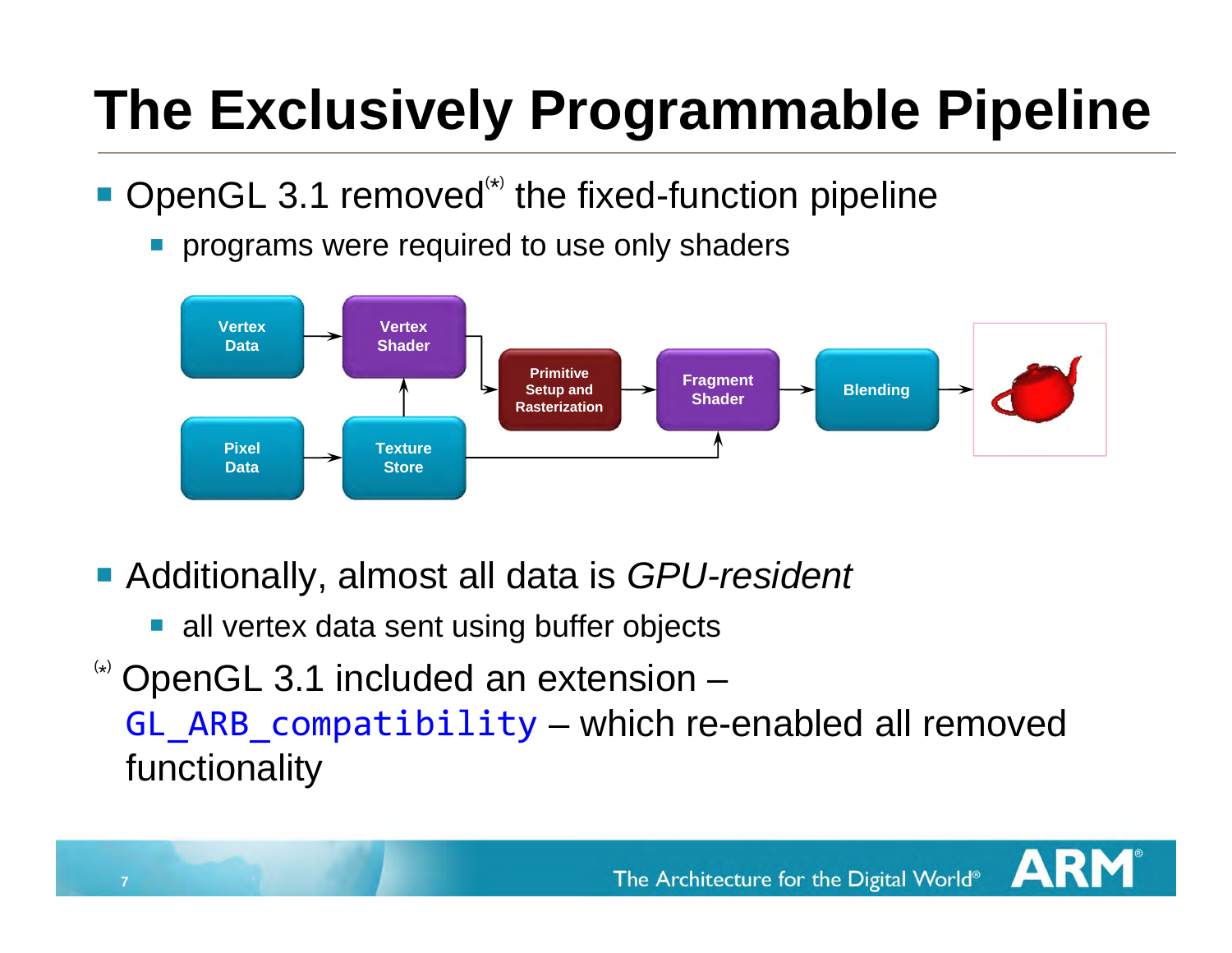### **More Programmability**

■ OpenGL 3.2 (released August 3<sup>rd</sup>, 2009) added an additional shading stage – *geometry shaders*



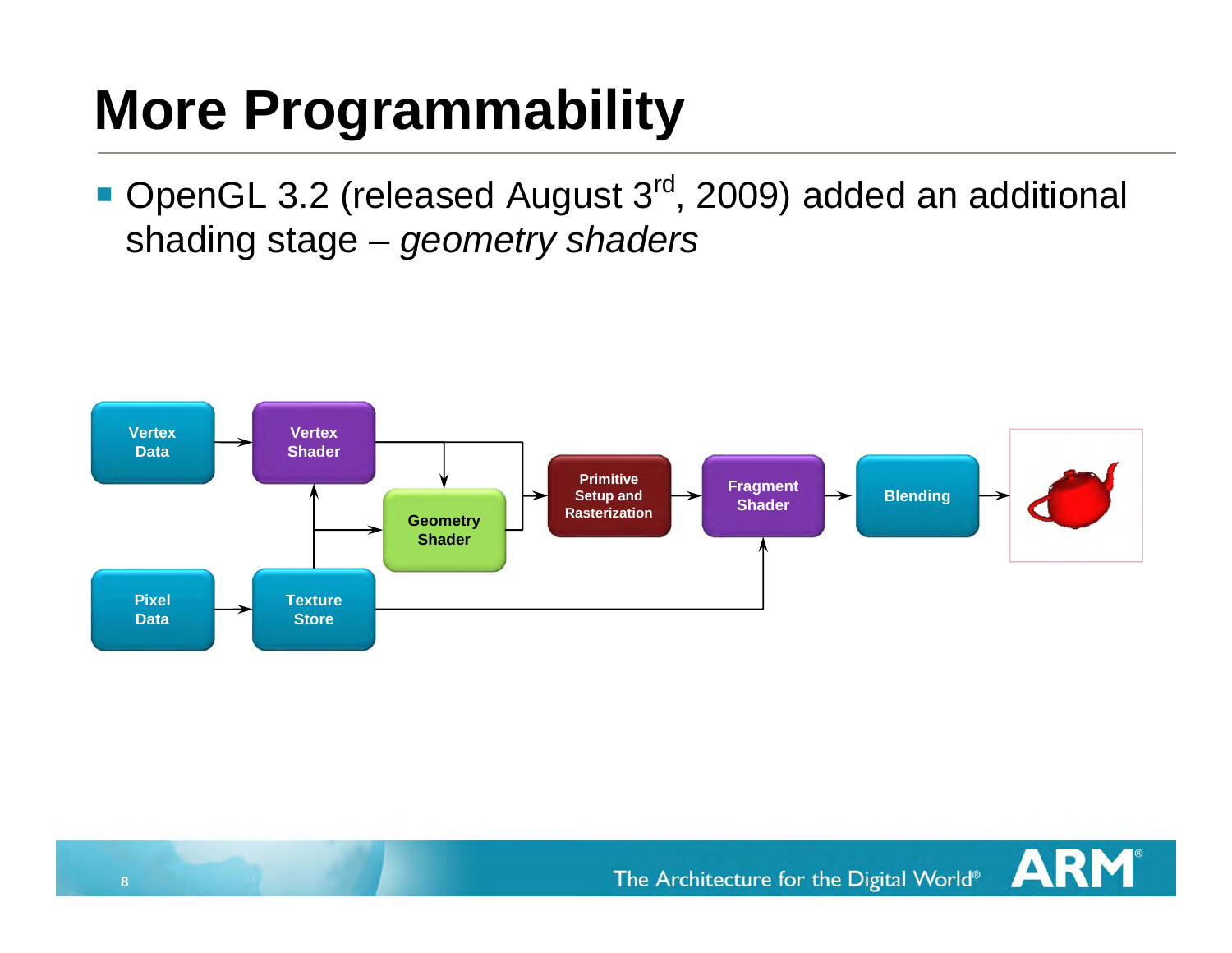### **More Evolution – Context Profiles**

- OpenGL 3.2 also introduced *context profiles* 
	- **Perofiles control which features are exposed** 
		- $\blacksquare$  it's like GL\_ARB\_compatibility, only not insane  $\heartsuit$
	- currently two types of profiles: *core* and *compatible*

| <b>Context Type</b>   | <b>Profile</b> | <b>Description</b>                  |
|-----------------------|----------------|-------------------------------------|
| Full                  | core           | All features of the current release |
|                       | compatible     | All features ever in OpenGL         |
| Forward<br>Compatible | core           | All non-deprecated features         |
|                       | compatible     | Not supported                       |

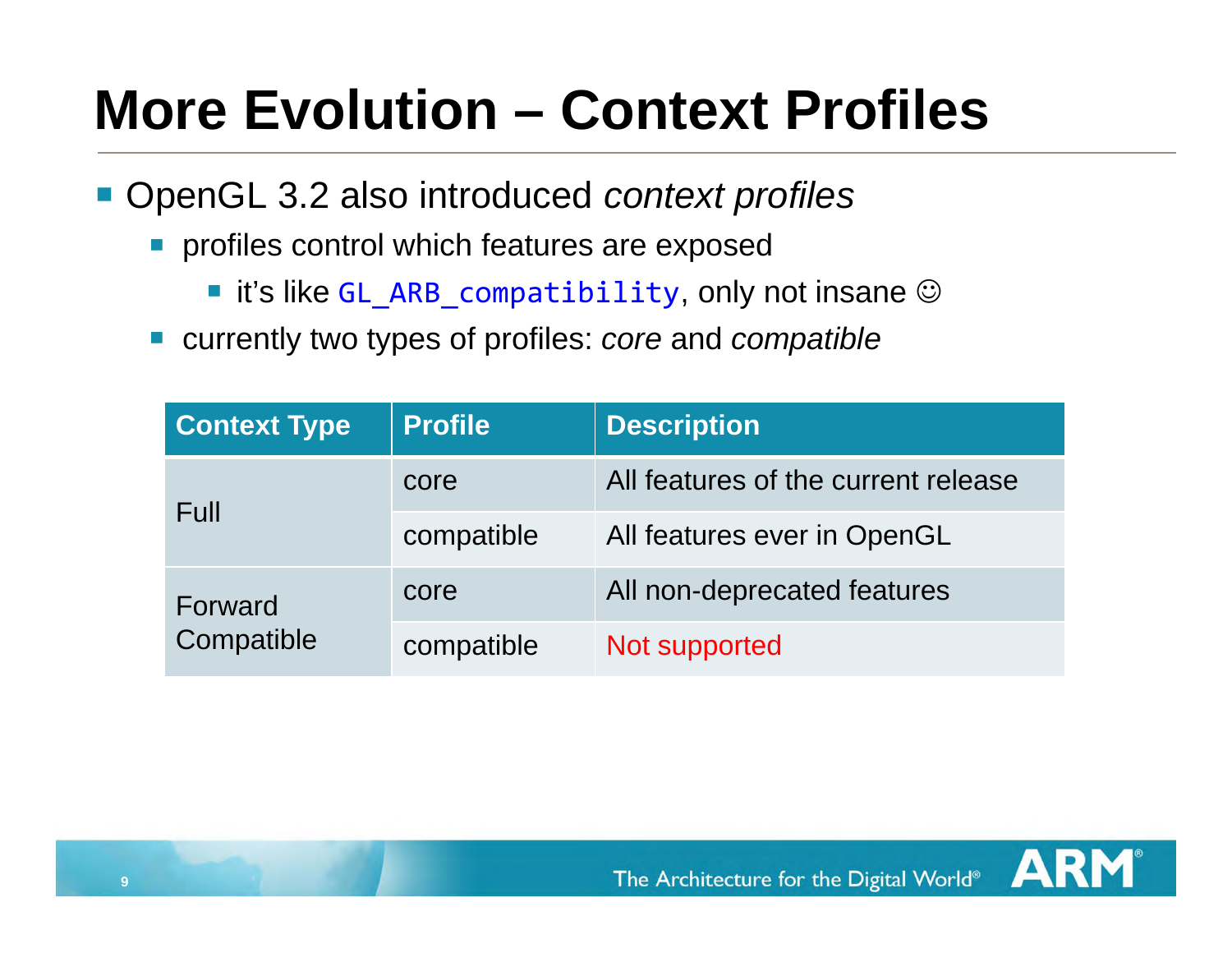### **The Latest Pipeline**

■ OpenGL 4.0 (released March 11<sup>th</sup>, 2010) added additional shading stages – *tessellation-control and tessellationevaluation shaders*



■ OpenGL 4.1 (released July 26<sup>th</sup>, 2010) and 4.2 (released, August  $10^{th}$ , 2011) added features, but no new shading stages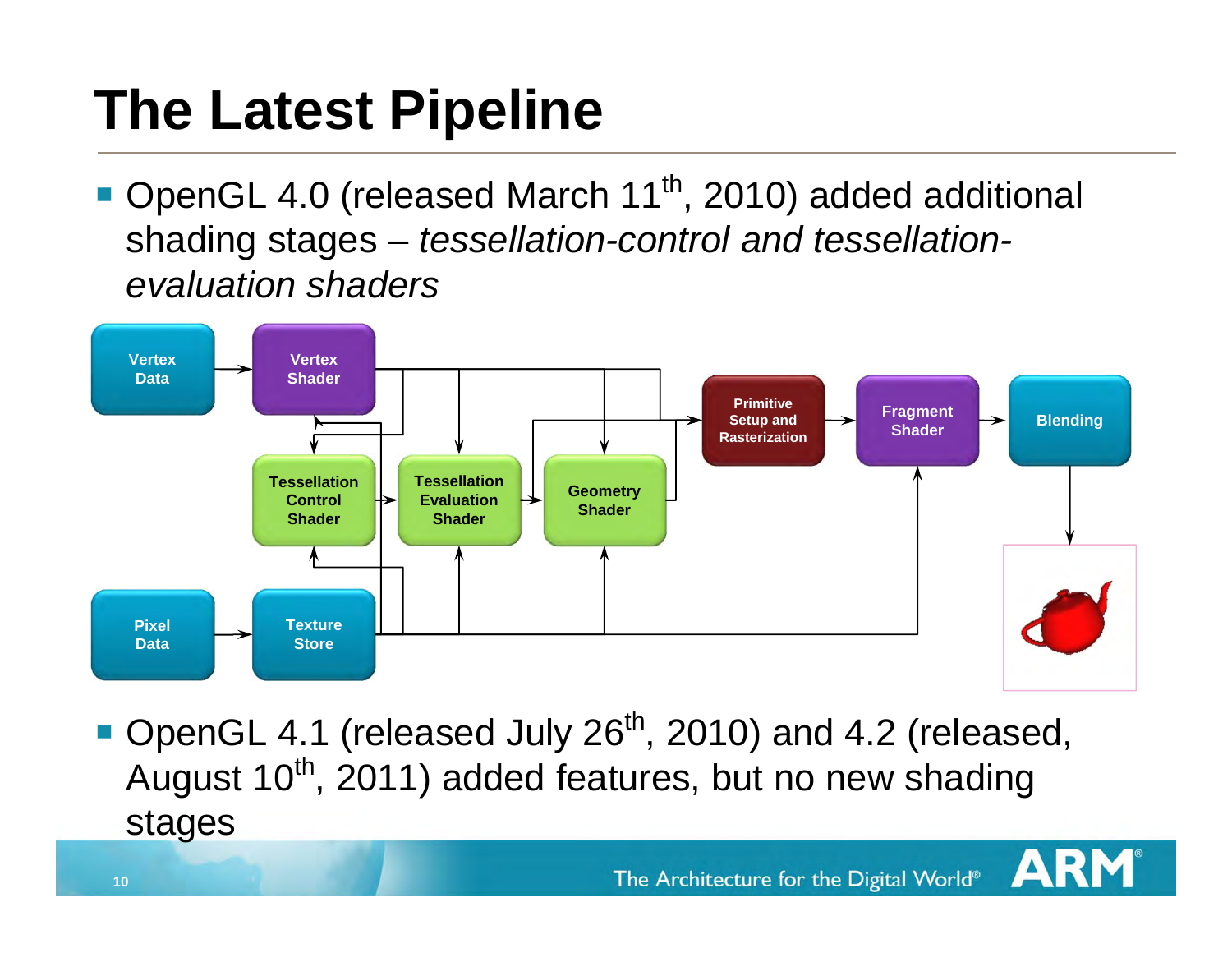### **Programmable Shader Interface**

```
GLchar *vertPgm = "in vec4 vPosition; ...";
GLchar *fragPgm = "...";
```

```
GLuint vertShdr =
   glCreateShader( GL VERTEX SHADER );
glShaderSource( vertShdr, 1,
   NULL, vertPgm );
glCompileShader( vertShdr );
```

```
GLuint fragShdr =
   glCreateShader( GL_FRAGMENT_SHADER );
glShaderSource( fragShdr, 1,
   NULL, fragPgm );
glCompileShader( fragShdr );
```

```
GLuint program = glCreateProgram();
glAttachShader( program, vertShdr );
glAttachShader( program, fragShdr );
glLinkProgram();
```

```
GLuint vPos = glGetAttribLocation(
  program, "vPosition" );
```

```
GLfloat data[] = \{ ... \};
```

```
GLuint VAO;
glGenVertexArrays( 1, &VAO );
glBindVertexArray( VAO );
```

```
GLuint VBO;
glGenBuffer( 1, &VBO );
glBindBuffer( GL VERTEX BUFFER, VBO );
glBufferData( GL_VERTEX_BUFFER,
   sizeof(data), data, GL STATIC DRAW );
```

```
glVertexAttribPointer( vPos, 3, GL_FLOAT,
   GL FALSE, 0, BUFFER OFFSET(0));
glEnableVertexAttribArray( vPos );
```

```
glDrawArrays( GL TRIANGLES, 0, 3 );
```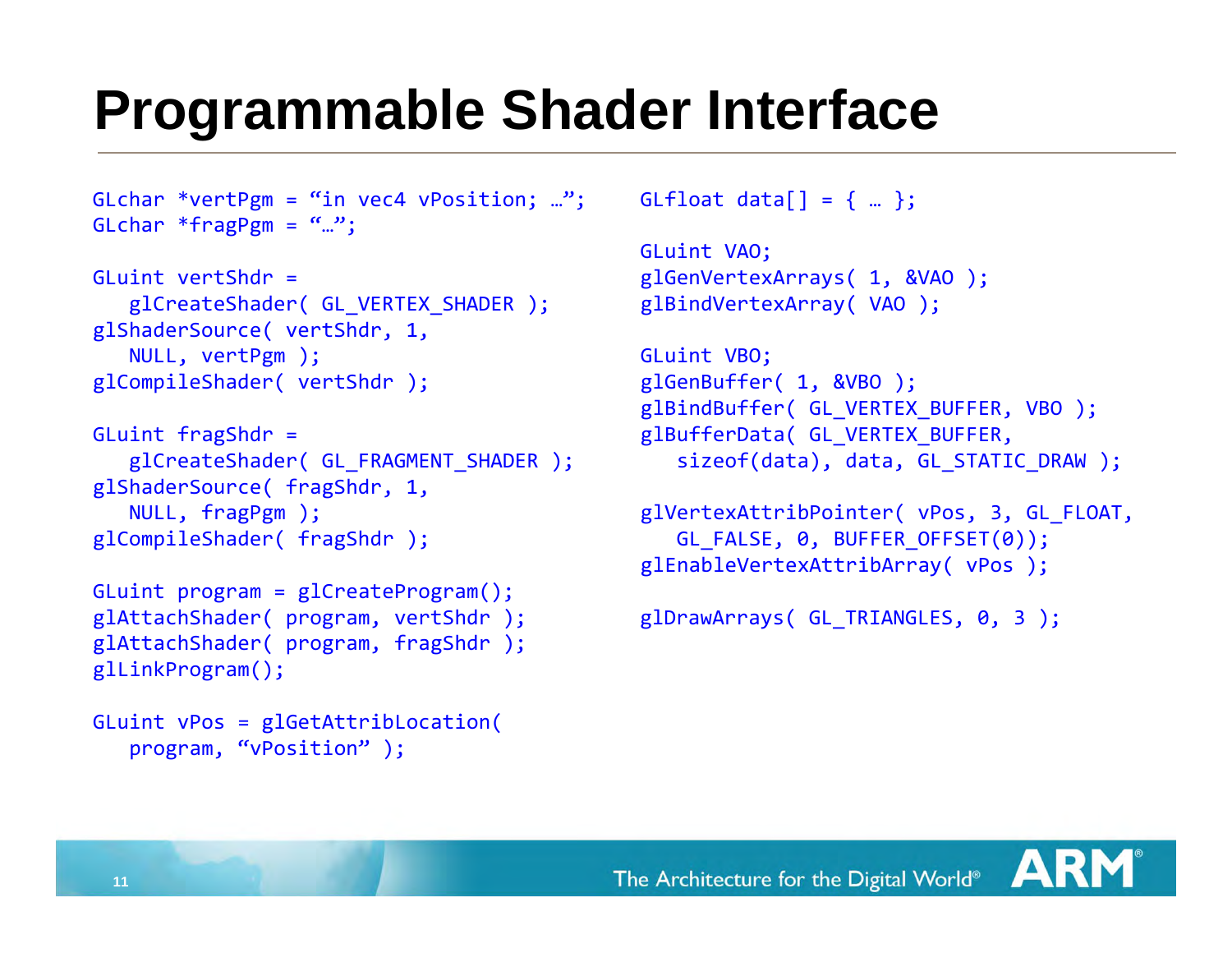### **Accelerating OpenGL Innovation**



No.S Q I  $\overline{\underline{\mathsf{x}}}$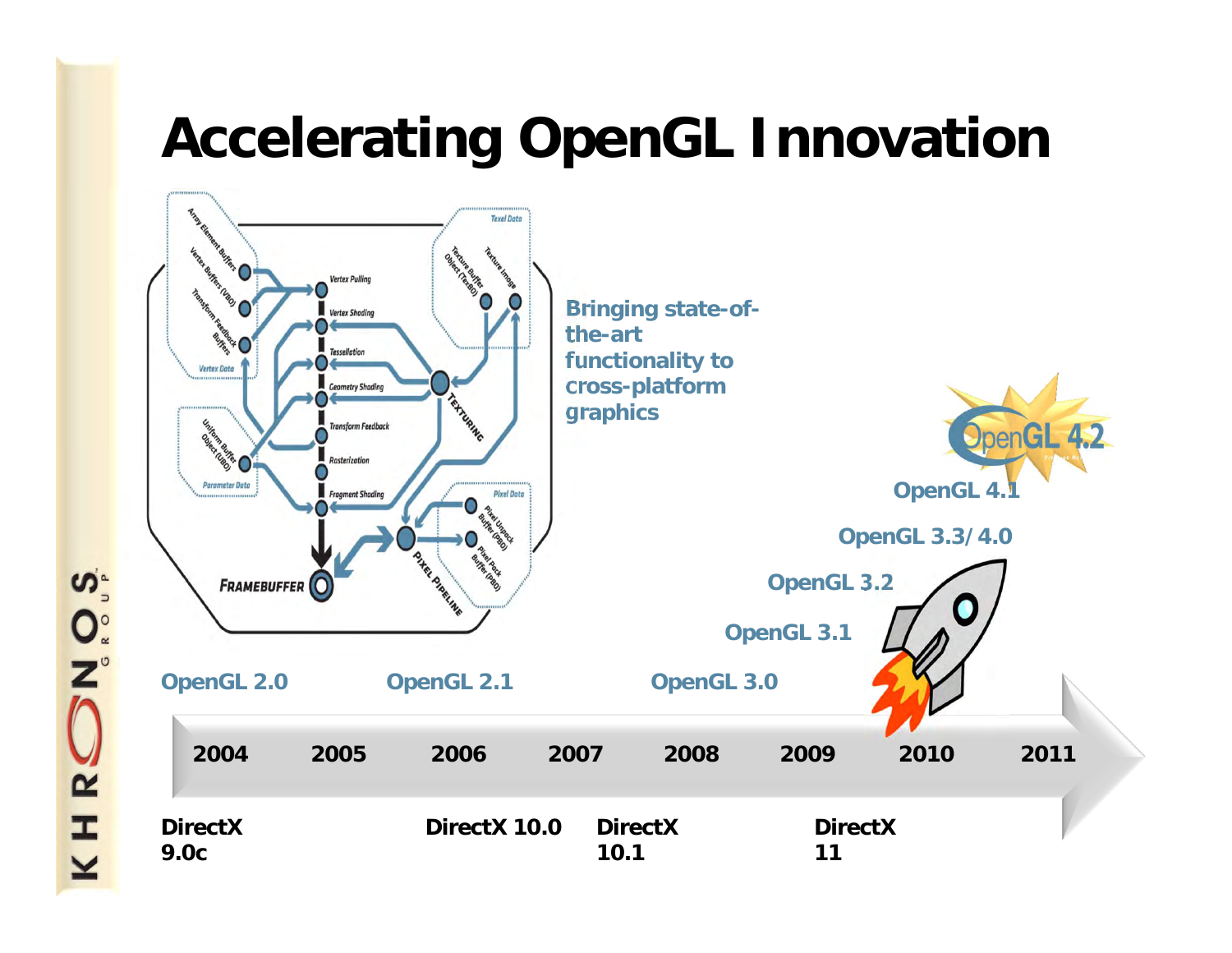### **Trend Check …**

- **Almost all innovation of the latest versions has been in adding new** shader stages or shader capabilities
	- less graphics focused– more compute focused
	- there are still a few stages that are "fixed-function" (e.g., blending), but those may become programmable soon as well

#### Clear trend towards:

- 1.initialize a chunk of data
- 2.process it using a shader
- 3. if ( !done) go to 1
- **That's (generally) good news for driver developers** 
	- **nanges confined to shader compiler**
- Heading that direction (could) have a logical conclusion ...

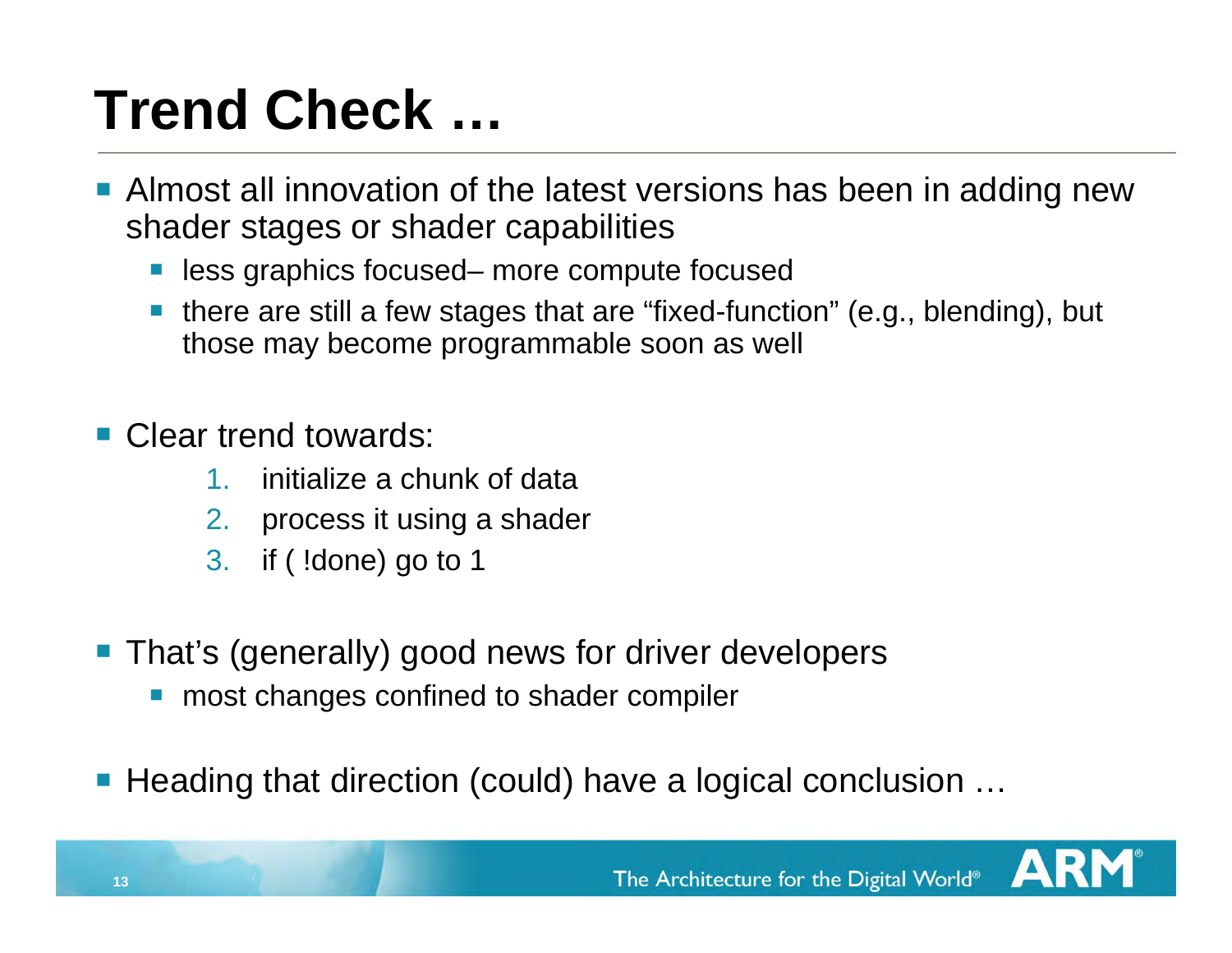## **OpenCL**

- OpenCL (Compute Language) provides a common framework for heterogeneous computing
	- write one "kernel" (OpenCL vernacular for "shader"), and OpenCL will make it available for each supported compute device in a system



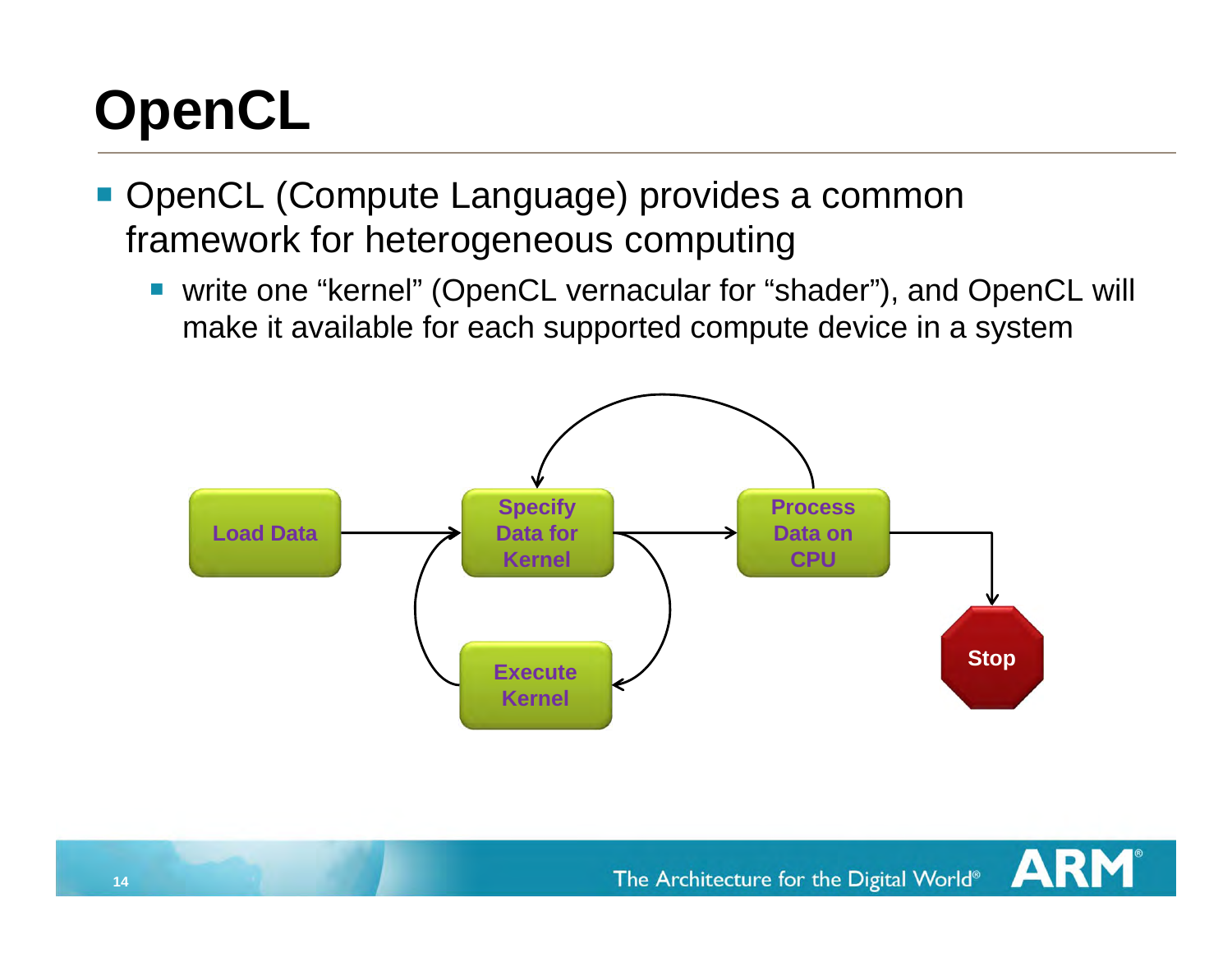# **A View Towards the Future**

(from this point, it's likely anything I say will be false in a short time  $\ldots$  or maybe not  $\circledcirc$ )

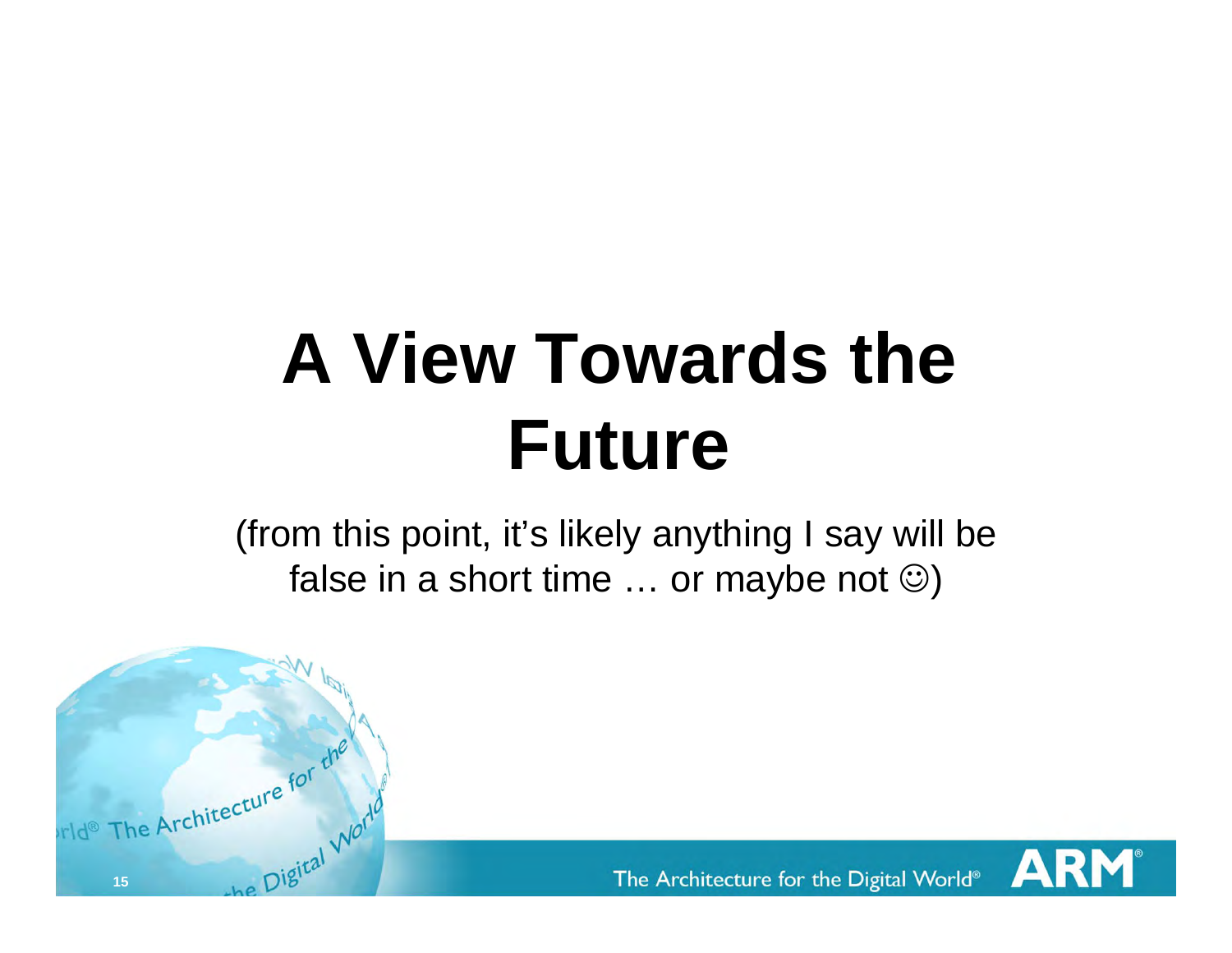### **Moving Data Downwards**

- System buses are still the bottlenecks in almost all systems
- **APIs are trying to limit programmer data interaction** 
	- move from small-grained API interaction to large data-block mechanisms
- Khronos APIs are trending (if not there already) to handing data to the GPU in chunks
	- **OpenGL's buffer objects** 
		- VBOs, PBOs, TexBOs, UBOs, …
	- **E** explicit loading/retrieval operations (through API calls)
		- actually, very useful for knowing when data's changed
			- **E** ask anyone who's worked on client-side vertex arrays

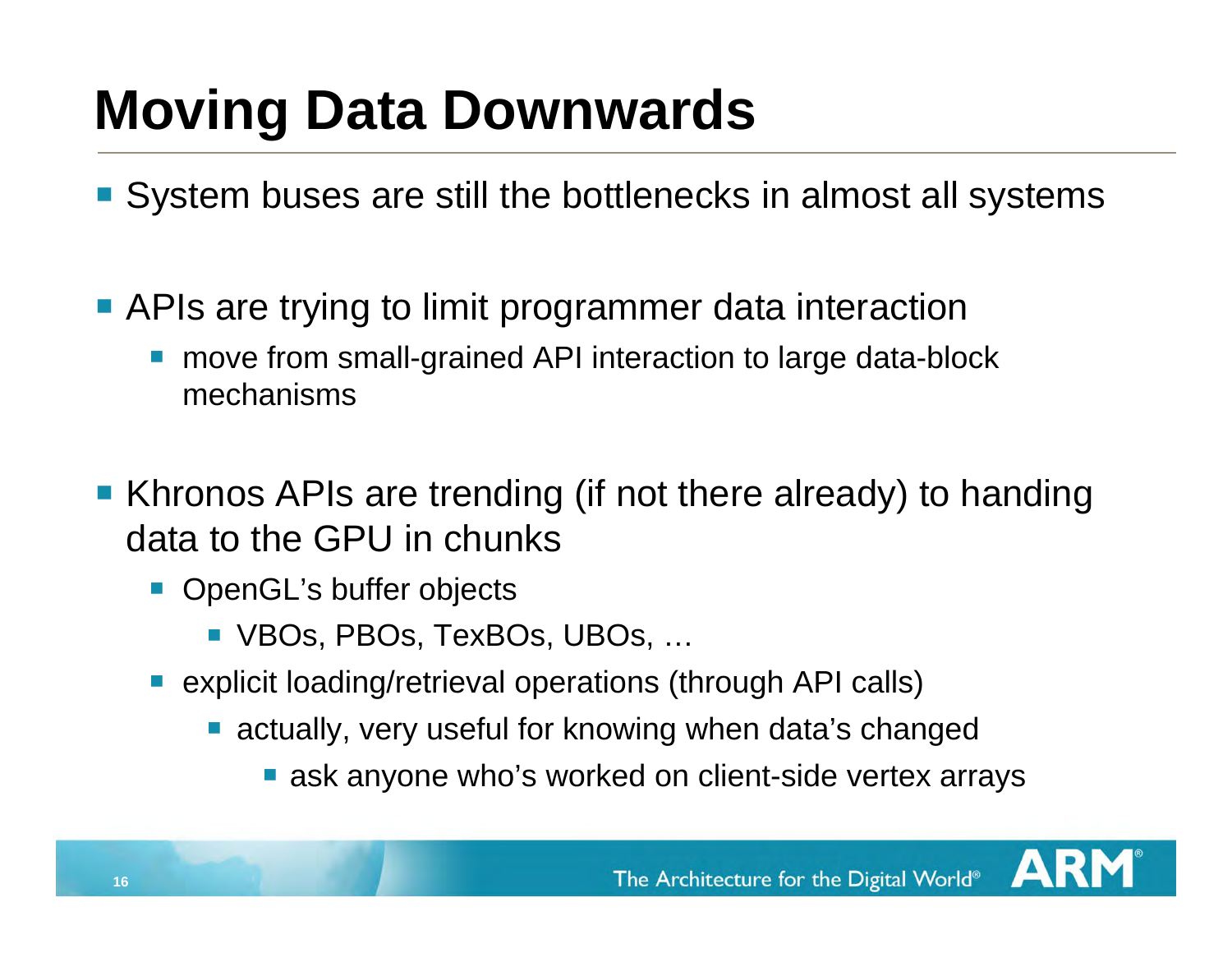### **Feature Convergence**

- **OpenGL's acquiring more OpenCL-like features:** 
	- $\mathcal{L}_{\mathcal{A}}$ Random-access reading and writing to images (i.e., buffers)
	- **Atomic operations on shader variables**
	- **Asynchronous thread execution**
- **OpenCL comes with some graphics features as well:** 
	- p. Filtered image sampling
	- in. Writing to images
- What's still different?
	- **Nostly hardware accelerated features:** 
		- **n** rasterizer
		- **blending and depth-buffering hardware**
	- But it's possible to implement these in a kernel
		- it's just not an as optimal as having hardware

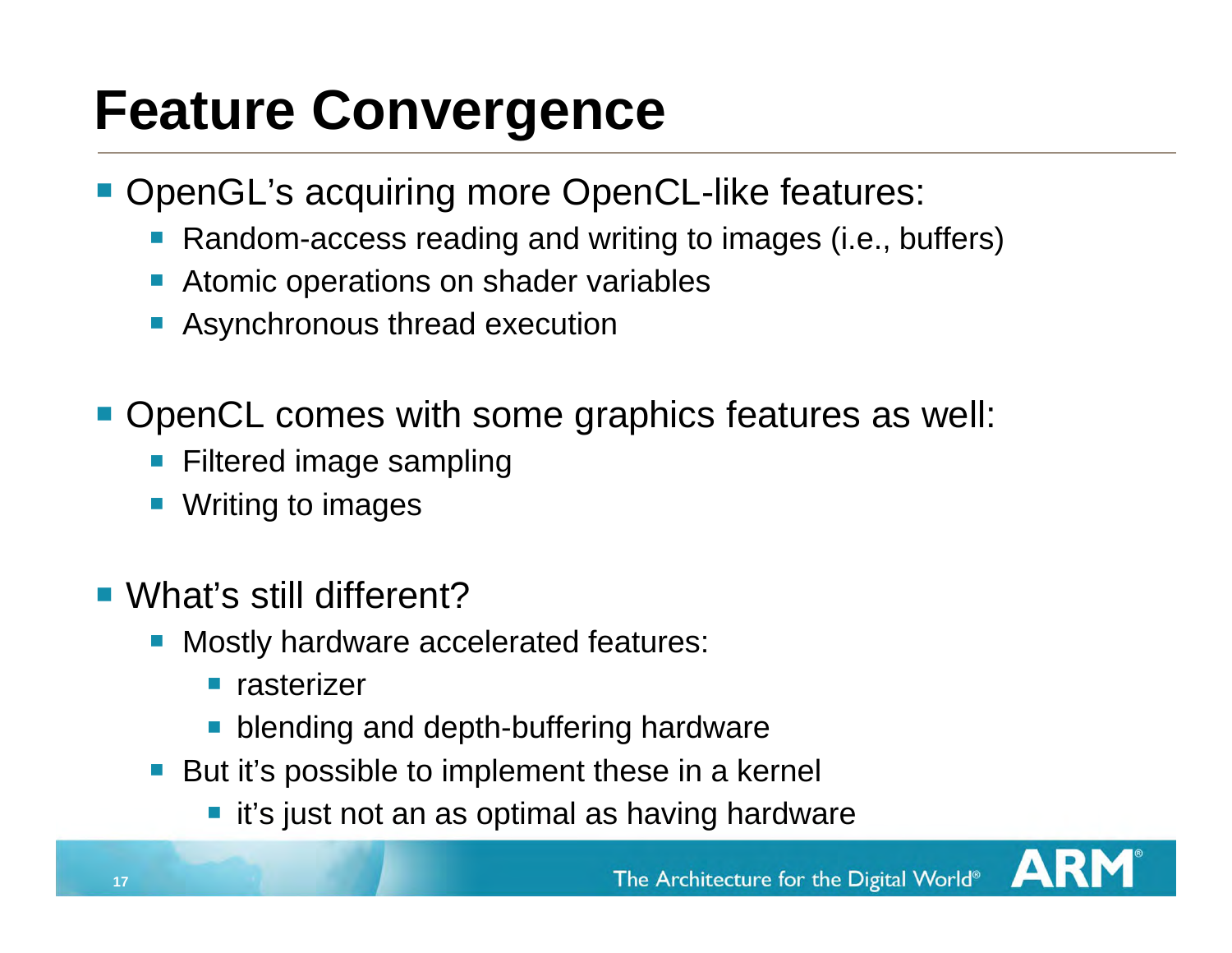### **Impact on Device Drivers**

- **OpenGL and OpenCL are separate APIs** 
	- $\mathcal{L}_{\mathcal{A}}$ likely implemented in separate DSOs
- Data sharing is permitted between the APIs
	- KHR extension providing OpenCL access to OpenGL buffers
	- p. requires data synchronization
		- **DED** both APIs support fence-like facilities for synchronization